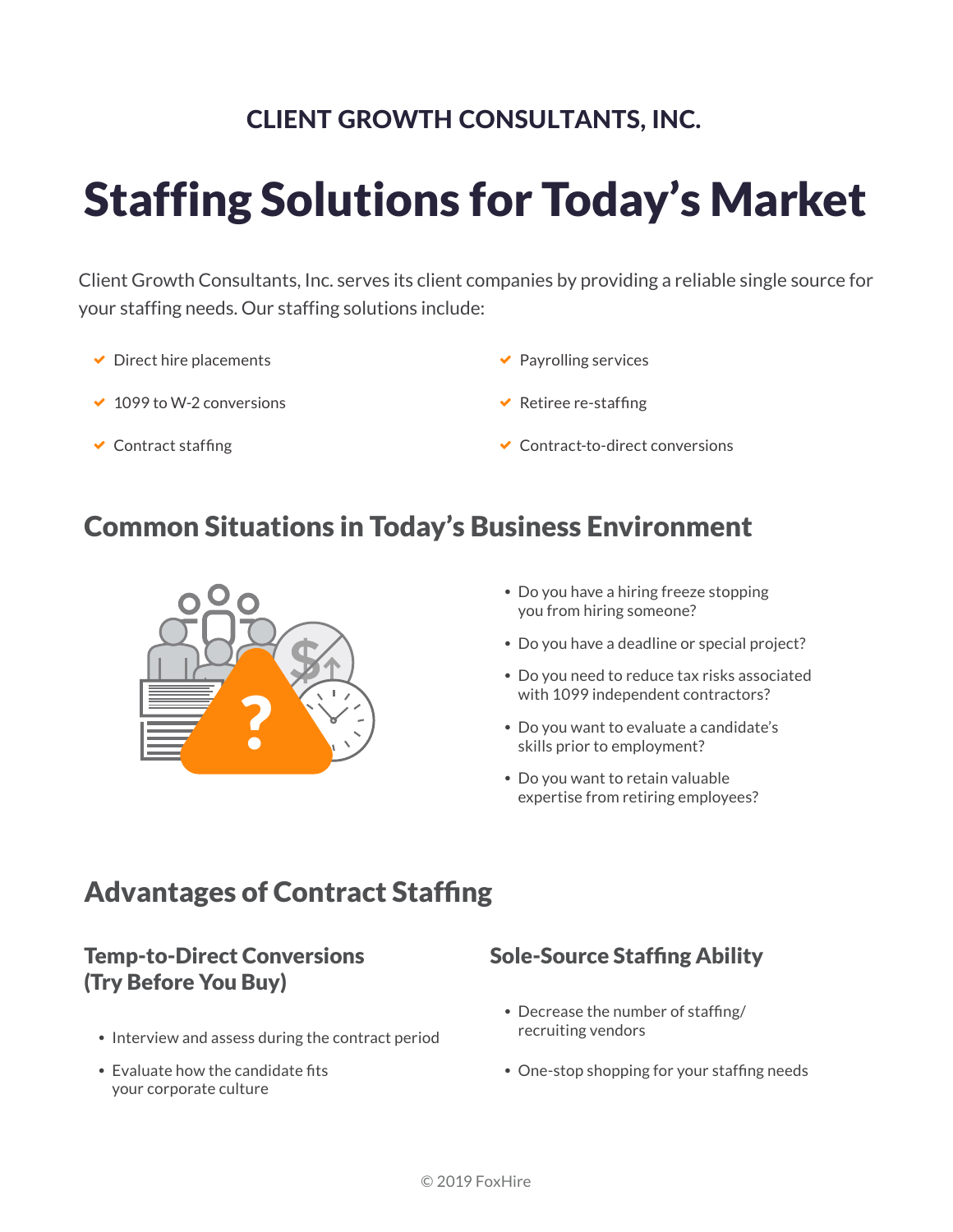#### STAFFING SOLUTIONS FOR TODAY 'S MARKET CONT.

### Advantages of Contract Staffing Continued

#### Staffing Flexibility

- Match staffing levels to project requirements
- Quick hiring process vs. lengthy direct placement
- Terminate the contract placement at any time
- Add resources through a purchase order versus capital budget

### Maintain Budget Controls

- Accelerate the pace at which projects reach completion
- Secure labor needed for projects
- Eliminate unnecessary overhead

#### Reduce Employment Costs

- No workers' compensation exposure or claims
- No employee benefits costs for medical, dental, vision, life, and 401(k)
- No added expense for holidays, vacations, sick time, etc.
- No administrative costs for hiring and onboarding
- No administrative costs for payroll withholdings, filings, etc.
- Minimized risk of IRS and state audits due to worker

## Simple weekly process

Once you select a contract candidate, your part is extremely easy! All you need to do is authorize billing by approving the contractor's weekly timesheet – it's that simple. Our backoffice, Top Echelon Contracting, will handle all of the onboarding, payroll, taxes, unemployment, workers' compensation, background checking, benefits, etc.

APPROVE TIMESHEET PAY INVOICE





Your Part

+

© 2019 FoxHire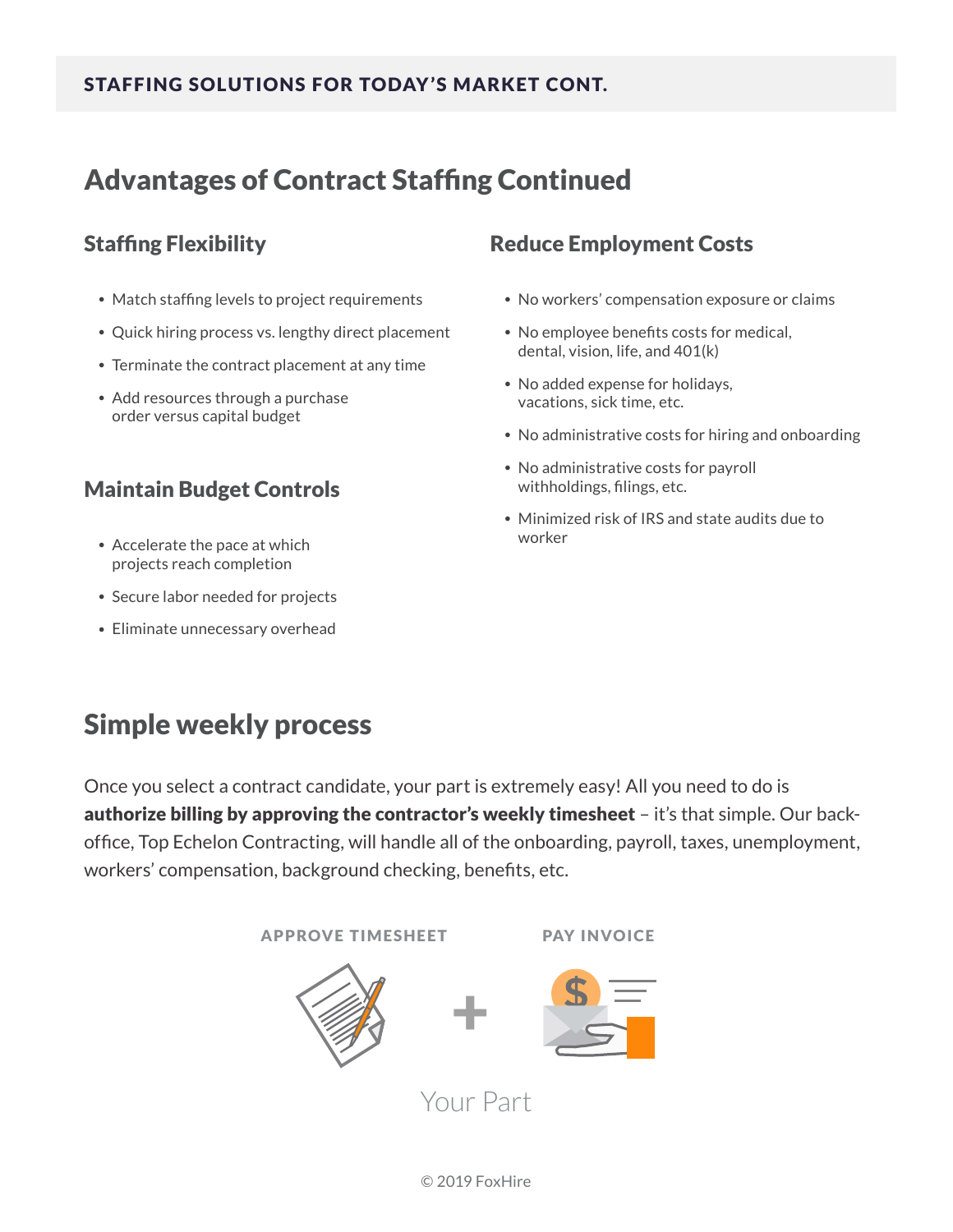## Insurance protection

| <b>Commercial General Liability</b> | \$1,000,000 per occurrence; \$3,000,000 in the aggregate |
|-------------------------------------|----------------------------------------------------------|
| Professional Liability              | \$1,000,000 per occurrence; \$3,000,000 in the aggregate |
| <b>Commercial Excess Liability</b>  | \$5,000,000 combined single limits                       |
| Hired/Non-Owned Auto Liability      | \$1,000,000 combined single limits                       |
| <b>Employee Dishonesty Bonding</b>  | \$1,000,000 combined single limits                       |
| Employers' Practices Liability      | \$1,000,000                                              |
| Sexual Abuse                        | \$2,000,000                                              |

## Wide range of benefits for contractors

Companies enjoy greater employee retention by offering quality benefits. As the legal W-2 employer, our back-office pays the contract employees weekly and offers the following ACA compliant benefits: